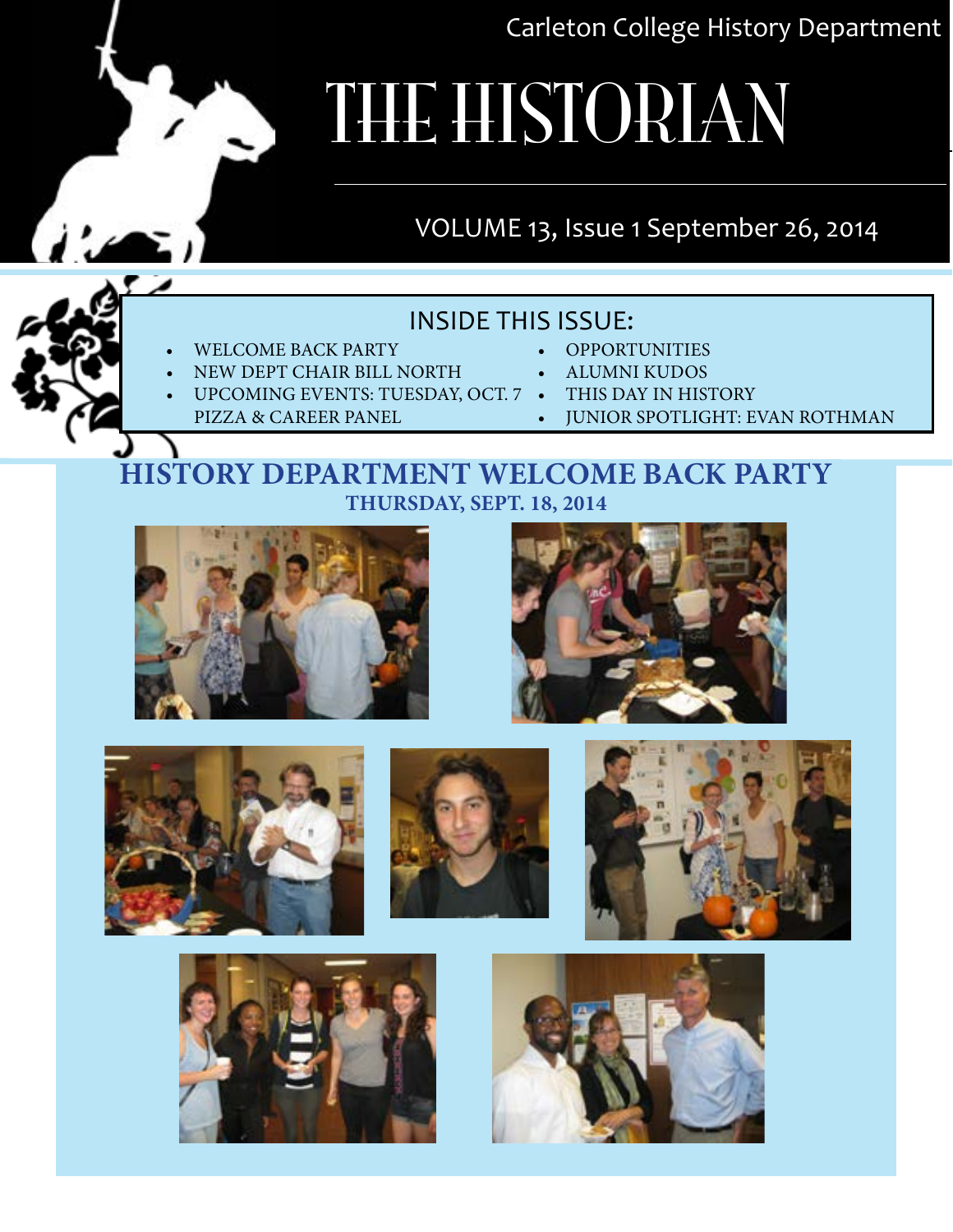### **Alumni kudos**

Congratulations to Scott Moranda, '97, on the publication of his new book, The People's Own Landscape: Nature, Tourism, and Dictatorship in East Germany, published by the University of Michigan Press. Please visit http://www.press.umich.edu/4573218/peoples\_own\_landscape for more information.



#### **What is the process of selecting a new department chair like?** "Much less exciting than you might think, in part it's based on seniority. Seniority meaning not who is most senior in the department at any given time but in terms of a rotation. You also need to be tenured, so that's an important limit on who's considered for the chair at any given time."



#### **What are some of the chair's responsibilities?**

"One responsibility is figuring out ways of supporting faculty to do things that will help their teaching and research. If they say I want to do this project in their course, but its going to cost extra money, part of my role as a chair is figuring out different paths to accomplish those ideas.

We also make sure that we're meeting our students' needs, both

our majors' needs and the wider student body. We work to develop the course offerings, we try and do things like make sure the career panels help people see where they want to go with their history major.

Another responsibility is to oversee the department budget, but really that's a very collaborative process with Nikki, our Department Coordinator, who is just an incredible resource for every chair. She has such deep institutional knowledge of Carleton and how one does things, how one applies, how different accounting procedures work.

The chair-ship is made easier by many hands supporting."

#### **What do you want students and majors to know about the department?**

On Thursday, October 2nd, from 12:00 pm to 1:00 pm, Dr. Fauser will present her talk "Americana, War & Globalization: Seventy Years of Aaron Copland's Appalachian Spring," in the Music Hall, Room 103. The lecture will follow the iconic piece's history from its genesis in 1944 through its seventy year history, revealing "a fascinating story about how national art intersects with global life in times of both war and peace." interested students should contact Andy Flory (aflory@carleton.edu) for more information.

On Tuesday, October 7th, from 6:30 pm to 7:30 pm, five Carleton history alumni will be on campus in the Weitz Center lounge over the main entrance (LOME) to discuss their career paths. All students are welcome, and anyone with questions should contact William North (wnorth@carleton.edu) for more information. Dinner will be provided.

"One of the things that I really like about our department, in that sense I'd like people to know, is that we really have an incredible wealth of faculty knowledge and expertise about all areas of the world. My colleagues are also very versatile and work across different source genres. Professor Williams works with a variety of sources both from the U.S. and China, Professor Yoon and Professor Morse have done tremendous work with cartography, Professor Tompkins employs music and Professor Khalid frequently works in three or four different languages. And that's really cool. There's a lot of support for students interests' to grow into complex and diverse fields."

On Monday, september 29 at 4:30 pm, stephen M. Walt from the harvard Kennedy school of Politics will present "Follies & Fiascos: Why Does U.S. Foreign Policy Keep Failing?" at the Weitz Center for Creativity, Room 236. he presently serves on the editorial boards of Foreign Policy, security studies, international Relations, and Journal of Cold War studies. A reception will follow the lecture, which is sponsored by the Political Science Department.

#### **Who is a historical figure you would like to talk to?**

"I think it would be very interesting to talk to Bede, who was active from the 660s to the 730s in Anglo Saxon England. He was a historian and scientist in the terms of the day. Somebody who was facing a world that was being transformed politically, religiously and culturally. But also someone who stood between worlds – Latin culture and Anglo-Saxon culture – he actually dies translating the Gospel John into Anglo Saxon."

#### **lunch invitation for history majors**

On Tuesday, September 30th, from 11:55 am to 12:55 pm, Claire Du, '08 will be on campus in Leighton 204 to have lunch with history majors and discuss her exciting career path in International Business and Entrepreneurial enterprises. Currently, Ms. Du is the Managing Partner and Chief Representative of New Alliance Consulting International, New York, a company dedicated to building a communication platform between China and the U.S. Interested majors should RSVP the History Department (nlambert@carleton.edu).

#### **Guest lecturer: anneGret fauser ph. d.**

#### **history alumni career panel**

#### **economic historian plays with art history**

On Wednesday, October 15th, from 4:30 to 5:30 pm, Professor steve hindle will present his talk "An Economic Historian Plays with Art History," in Leighton 305. This event is open to all Carleton students and the general public. Please contact Susannah Ottaway, Tim Raylor or George shuffleton for more information. (sottaway@carleton.edu)

#### **Guest lecturer: stephen m. walt**

### **New History Dept Chair Bill North upcoming events**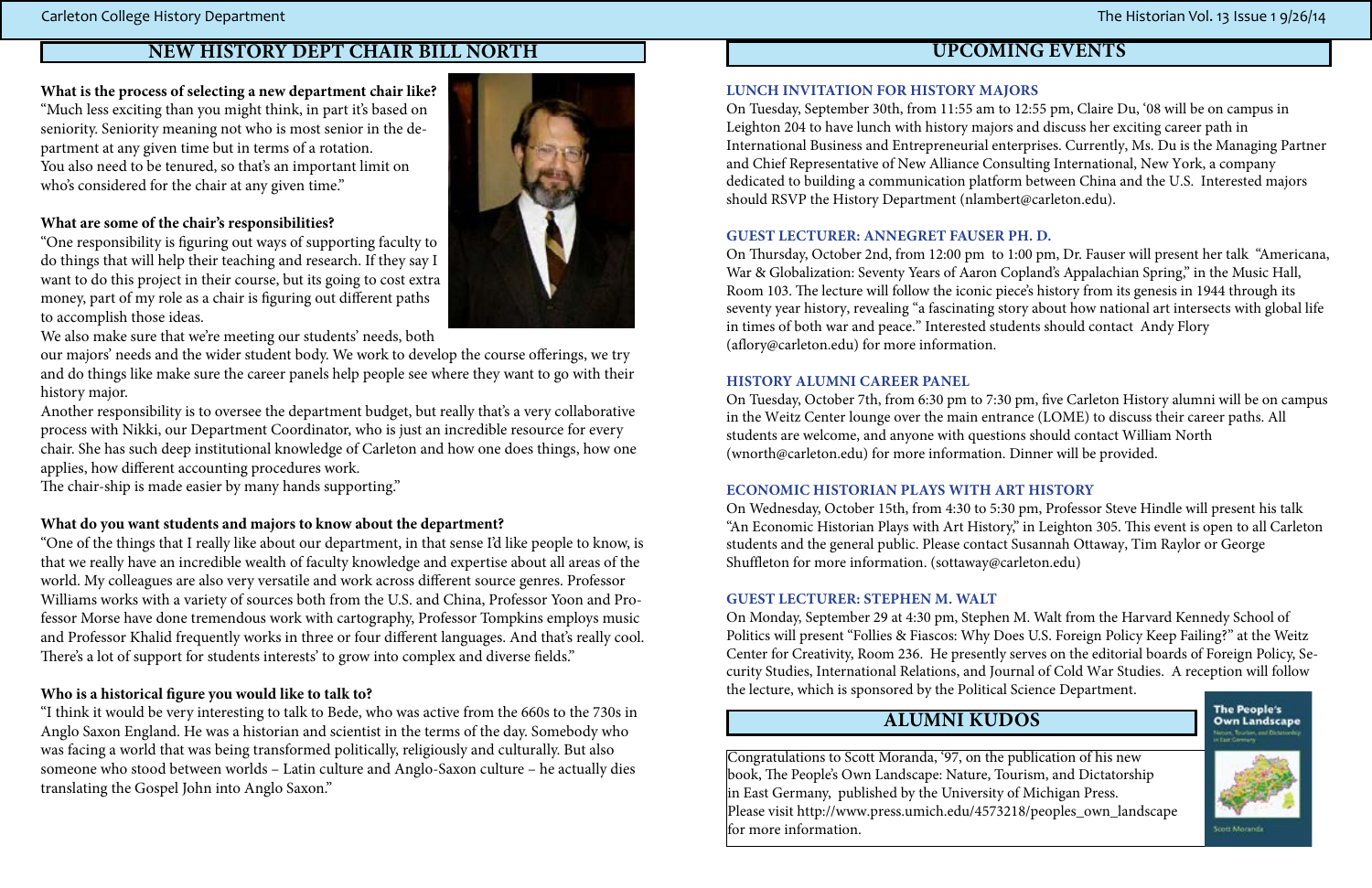#### **Job Opportunity Environment Minnesota**

Current and graduating students interested in environmental activism should consider a new opportunity to get involved from Environment Minnesota. The organization is a statewide citizen based environmental advocacy group dedicated to clean air, clean water and protecting open spaces. Current students may apply for the organization's Campaign Staff position, which involves helping Environment Minnesota educate and engage more students and citizens on the organization's current focus: protecting the Boundary Waters. Campaign staff will talk to hundreds of people and help the organization build a grassroots movement. Graduating students may apply for the position of Canvasser Director, which entails a one year crash course in environmental activism, grassroots organizing, advocacy and institution-building. Interested students should vist http://www.fundforthepublicinterest.org/jobs/citizen-outreach-staff for more information.

# **OPPORTUNITIES IN HISTORY**

#### **U of MN Law School Campus Visit**

From 12:00 to 1:00 on Thursday, October 9th, representatives from the University of Minnesota Law School will be on Campus in Willis 203 to discuss applying and paying for Law school, LSAT prep, and careers in Law. Interested students should RSVP through the Tunnel and contact Andrea Kubinski at the Career Center or visit the Career Center's website for more information. Pizza will be provided! https://apps.carleton.edu/career/events/?event\_id=1152039&date=2014-10-09

Tuesday, October 7<sup>th</sup>, 2014, *6:30-7:30 pm*

#### **Call for Papers: 22nd International Conference of Europeanists "Contradictions: Envisioning European Futures" Submissions Deadline: October 10, 2014**

The Council for European Studies (CES) welcomes proposals for the "2015 International Con-

# ference of Europeanists" to be held July 8-10, 2015, at Sciences Po Paris, France.

"The CES invites proposals for panels, roundtables, book discussions, and individual papers that examine opposing tendencies in contemporary Europe and, facing forward, consider the many potential futures emerging from the European crisis. Although it is not mandatory that papers be related to the conference theme, papers that do so are especially welcome. The Committee will accept only two submissions per person as attendees may only present in a maximum of two sessions."

Participants are strongly encouraged to submit their proposals as part of an organized panel. Full panel submissions will be given top priority.

Visit https://councilforeuropeanstudies.org/conferences/2015-ces-conference to view the complete Call for Proposals as well as information on how to submit them.

# History Careers Q & A**: Paths, Panel, & Pizza!**

Weitz Center LOME (Lounge Over Main Entrance) *Everyone welcome!* 

**'**

#### **NON-PROFIT EDUCATION Christian Hakala, '94**

Director of Individual Giving, Development Office, Carleton College, Northfield

#### Carleton College History Department **The Historian Vol. 13** Issue 1 9/26/14



**BUSINESS: Ben Lurie, '09**  Senior Digital Associate, Public Relations / Communications, Weber, Shandwick, Minneapolis



#### **K-12 EDUCATION Annie Perkins, '07**

Math Teacher - Keewaydin Community School Minneapolis Public Schools, Greater Minneapolis-St. Paul Area



**LAW: Sydney Crowder, '06** Attorney, Dorsey & Whitney, Minneapolis





#### **NON-PROFIT PUBLIC HEALTH**

**Amanda Hane, '03**  Public Health Initiatives & Evaluation Research Associate, Amherst H. Wilder Foundation, St. Paul